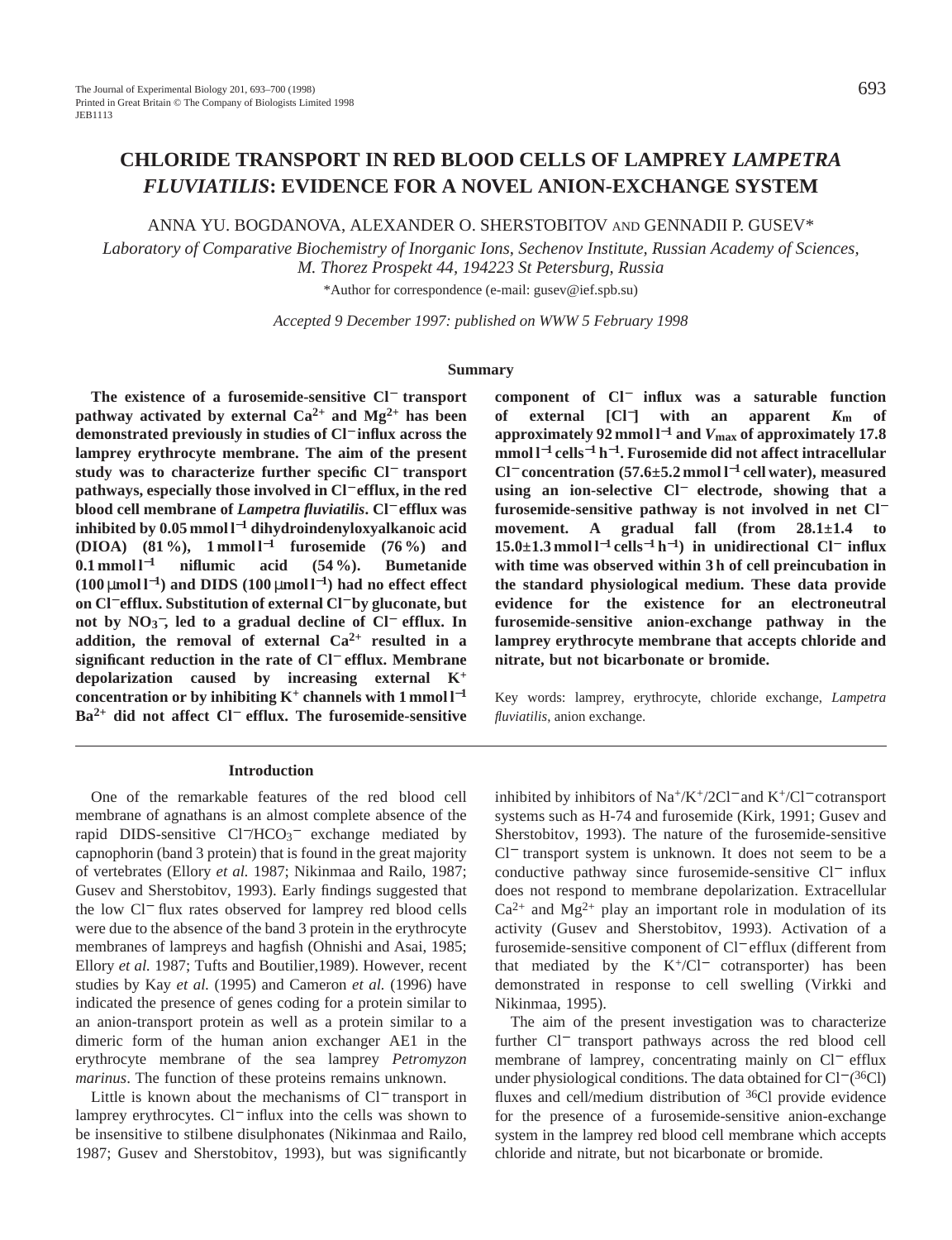### **Materials and methods**

# *Cell preparation*

River lampreys *Lampetra fluviatilis* were trapped in the Neva River and maintained unfed in dechlorinated tap water from October to March. After rapid decapitation, blood was withdrawn by bleeding into a heparinized tube containing a standard solution of the following composition (mmol  $l^{-1}$ ): 140 NaCl, 4 KCl, 10 Tris/HCl (pH 7.4 at 20 °C). After immediate centrifugation (2700  $g$  for 5 min at 4 °C), plasma and white cells were discarded and the erythrocytes were washed three times and resuspended in the incubation medium to a final haematocrit of 30–40 %.

#### *Flux measurements*

To measure unidirectional Cl<sup>−</sup> efflux, the red blood cell suspension at 30–40% haematocrit was preloaded with <sup>36</sup>Cl (final radioactivity 1.85 MBg ml<sup>−</sup>1) for 2 h at room temperature (approximately  $20^{\circ}$ C). The incubation medium had the same composition as the standard solution, containing in addition  $10$  mmol l<sup>-1</sup> glucose, 1 mmol l<sup>-1</sup> CaCl<sub>2</sub> and 1 mmol l<sup>-1</sup> MgCl<sub>2</sub>. After preloading, the cells were washed four times with icecold solution to remove external radioactive tracer and finally resuspended in incubation medium. In the experiments in which external Cl<sup>−</sup> was replaced by nitrate, incubation media contained nitrate salts instead of chloride salts. Gluconatecontaining incubation medium contained (mmol  $l^{-1}$ ): 160 sodium gluconate, 1 calcium gluconate, 10 glucose, 4 Hepes/KOH (pH 7.4 at 20 °C). Partial replacement of Cl<sup>−</sup> by gluconate was achieved by mixing Cl−-containing and gluconate-containing incubation media to give the extracellular [Cl<sup>−</sup>] required. In experiments in which gluconate was partially replaced with HCO<sub>3</sub><sup>−</sup> or Br<sup>−</sup>, gluconate solution was mixed with a solution containing  $145 \text{ mmol } 1^{-1}$  NaHCO<sub>3</sub> (NaBr) and  $4 \text{ mmol } 1^{-1}$  KHCO<sub>3</sub> (KBr) to obtain a final HCO<sub>3</sub><sup>-</sup> (Br<sup>-</sup>) concentration of 25 mmol  $l^{-1}$ . The concentration of HCO<sub>3</sub><sup>-</sup> during the incubation period was stabilised by equilibration of the incubation medium with carbogen. Samples for measuring 36Cl loss were taken every 10–20 min for 1 h. Flux was stopped by injecting 1 ml of cell suspension into 10 ml of ice-cold standard solution and immediate centrifugation. The radioactivity of cells and media was determined by liquid scintillation counting in dioxane scintillator using a RACBETA (LKB Wallac) counter. Rate coefficients of unidirectional Cl<sup>−</sup> efflux were determined by linear regression of semilogarithmic curves, ln[1−(*A*c−*A*c′)/*A*t] *versus* time, where  $(A_c - A_c')$  expresses the loss of <sup>36</sup>Cl by the cells during the time interval from  $t$  to  $t'$  and  $A_t$  is the total radioactivity of the suspension.

Unidirectional Cl<sup>−</sup> influx was measured as described by Gusev and Sherstobitov (1993). The cells were suspended to a final haematocrit of 5–6 % in the incubation medium containing inhibitors, and pre-equilibrated for 10 min (unless stated otherwise). Incubation (5–10 min) was started by the addition of 36Cl to the pre-equilibrated suspension (final radioactivity 1.185 MBq ml<sup>-1</sup>). Cl<sup>-</sup> influx was terminated by 10-fold dilution of the cell suspension with ice-cold standard solution and rapid centrifugation. Cl<sup>−</sup> (<sup>36</sup>Cl) influx (*J*<sub>Cl</sub>) was calculated as follows:

$$
J_{\rm Cl} = A_{\rm rbc} [Cl^-]_e / A_{\rm med} t,
$$

where  $A_{\text{rbc}}$  is the radioactivity of 1 ml packed cell equivalent, *A*med is the radioactivity of 1 ml of medium, *t* is incubation time and [Cl−]e is the concentration of Cl<sup>−</sup> in the incubation medium. The time course of  ${}^{36}Cl$  distribution in the cells/medium was assayed in 3h incubations with the radioactive tracer. A sample of the suspension was taken every 30 min to measure cell uptake of <sup>36</sup>Cl. Intracellular Cl<sup>−</sup> concentration in cell lysates was determined using an ionselective Cl<sup>−</sup> electrode. After 3h of incubation in the standard medium with and without furosemide, the cells were washed three times in ice-cold nitrate-containing standard medium. The cell pellet was then lysed in 5 % trichloroacetic acid, and the pH of the supernatant was neutralized by KOH titration. Cl<sup>−</sup> concentration was assayed after an approximately 10-fold dilution with  $140$  mmol l<sup>−1</sup> NaNO<sub>3</sub>.

### *Chemicals*

Furosemide, bumetanide, niflumic acid, 4,4′ diisothiocyanostilbene 2,2′-disulphonic acid (DIDS), gluconate salts and Trizma were purchased from Sigma (St Louis, MO, USA), and dihydroindenyloxyalkanoic acid (DIOA) was purchased from Research Biochemicals Incorporated (USA). Stock solutions of furosemide  $(100 \text{ mmol } 1^{-1})$ , DIOA  $(5 \text{ mmol } 1^{-1})$ , bumetanide (100 mmol l<sup>−</sup>1) niflumic acid (10 mmol l−<sup>1</sup> and DIDS (10 mmol l<sup>−</sup>1) were prepared in dimethyl sulphoxide (DMSO). DMSO was added to the control medium when required. <sup>36</sup>Cl was purchased from ISOTOP, Russia. Stock solutions of radioactive tracer were prepared in the standard medium.

#### *Statistical analyses*

Results are expressed as means ± S.E.M. Statistically significant differences (*P*<0.05) were assessed using Student's *t*-test. Computer programs were used for curve fitting (Jandel SigmaPlot, version 3.0).

### **Results**

# *Effect of external divalent cations and membrane depolarization on Cl*<sup>−</sup> *efflux*

We have reported previously (Gusevand Sherstobitov, 1993) that Cl<sup>−</sup> influx into lamprey red blood cells depends on the presence of external Ca<sup>2+</sup> and Mg<sup>2+</sup>. Unidirectional Cl<sup>−</sup> efflux also increased significantly when  $Ca^{2+}$  was added to nominally  $Ca^{2+}$ -free medium. The rate coefficient for <sup>36</sup>Cl efflux increased from  $0.20 \pm 0.013$  h<sup>-1</sup> in a Ca<sup>2+</sup>-free medium to  $0.42 \pm 0.03$  h<sup>-1</sup> in the presence of 1 mmol l−<sup>1</sup> Ca2+ (*N*=7, *P*<0.001, paired *t*-test). No additional stimulation of Cl<sup>−</sup> transport was observed in medium containing both 1 mmol l<sup>-1</sup> Mg<sup>2+</sup> and 1 mmol l<sup>-1</sup> Ca<sup>2+</sup>  $(0.35±0.02 h<sup>-1</sup>$  *versus*  $0.19±0.01 h<sup>-1</sup>$  in a Ca<sup>2+</sup>,Mg<sup>2+</sup>-free medium, *N*=9, *P*<0.001). In all other experiments, incubation media contained 1 mmol l<sup>−1</sup> Ca<sup>2+</sup> and 1 mmol l<sup>−1</sup> Mg<sup>2+</sup>.

The permeability of lamprey erythrocyte membrane to  $K^+$  is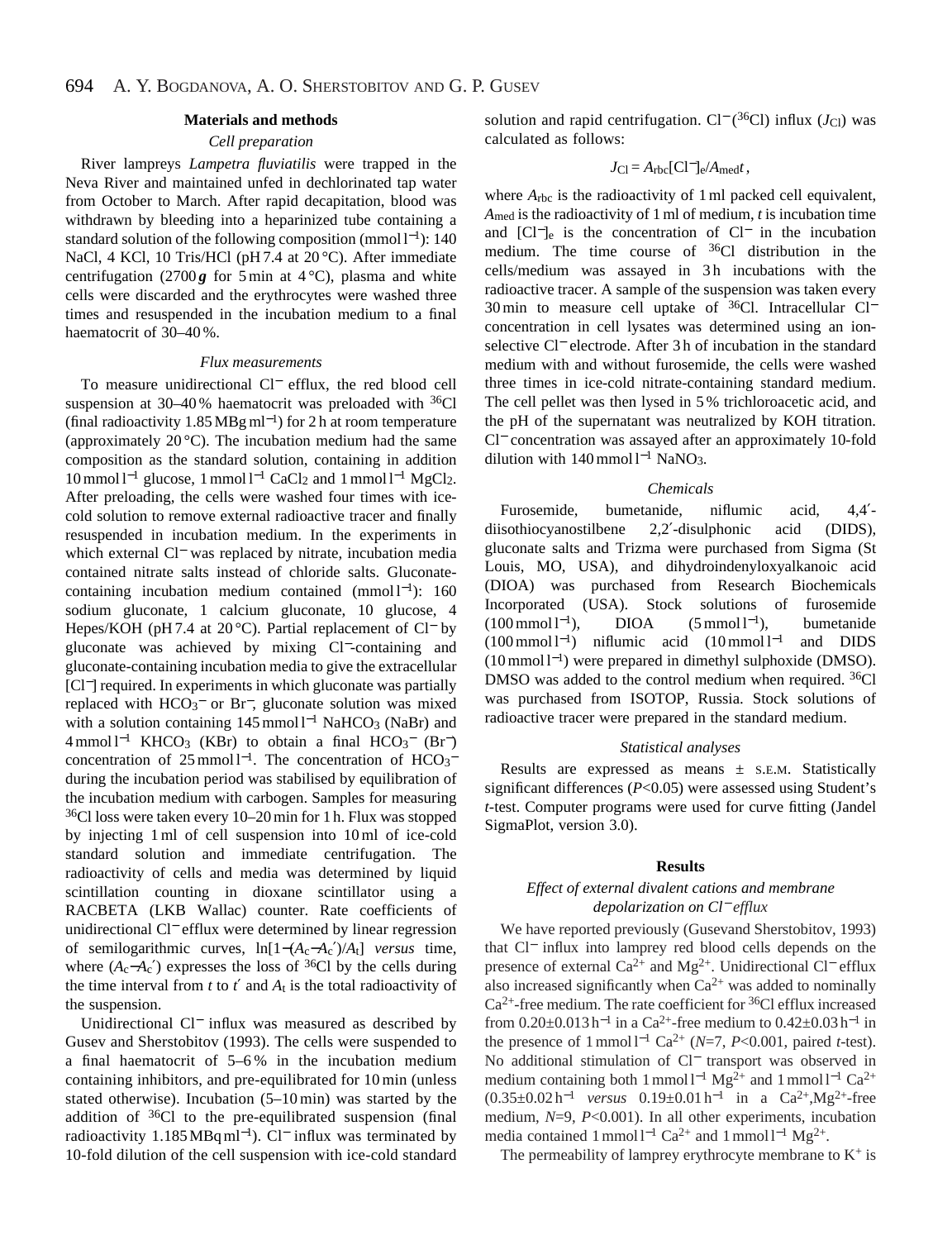higher than that to other ions owing to the presence of  $Ba^{2+}$ sensitive K+ channels (Kirk, 1991; Gusev *et al.* 1992*b*; Virkki and Nikinmaa, 1996). The opening time of the  $K^+$  channels was found to be a function of external  $K<sup>+</sup>$  concentration. The addition of  $Ba^{2+}$  and increasing the extracellular  $K^+$ concentration were used to alter the membrane potential. In paired experiments, exposure of red cells to 1 mmol l<sup>-1</sup> Ba<sup>2+</sup> or  $20$  mmol l<sup>-1</sup> K<sup>+</sup> replacing 20 mmol l<sup>-1</sup> external Na<sup>+</sup> did not affect the rate of Cl<sup>−</sup> efflux. The Cl<sup>−</sup> efflux rate coefficient was  $0.21 \pm 0.03$  h<sup>-1</sup> for control cells,  $0.23 \pm 0.04$  h<sup>-1</sup> with 1 mmol l<sup>-1</sup> Ba<sup>2+</sup> and 0.22±0.04 h<sup>-1</sup> with 20 mmol l<sup>-1</sup> K<sup>+</sup>. Thus, like Cl<sup>−</sup> influx, Cl<sup>−</sup> efflux from lamprey erythrocytes decreased after removal of external  $Ca^{2+}$  and  $Mg^{2+}$  and seemed to be independent of membrane potential.

### *Effect of anion transport inhibitors on Cl*<sup>−</sup> *efflux*

To characterize the nature of the Cl<sup>−</sup> transport pathway(s), the effects of a number of anion transport inhibitors on <sup>36</sup>Cl<sup>−</sup> efflux were studied. As one can see from Fig. 1, bumetanide and DIDS at 0.1 mmol l−<sup>1</sup> had no significant effect on the rate of Cl<sup>−</sup> efflux from the cells under the experimental conditions used, whereas in hypotonically swollen cells DIDS blocked Cl<sup>−</sup> fluxes (Virkki and Nikinmaa, 1995). Cl<sup>−</sup> efflux was significantly inhibited by 1 mmol  $l^{-1}$  furosemide, 0.05 mmol  $l^{-1}$ DIOA and 0.1 mmol l<sup>−1</sup> niflumic acid. The inhibitory effects of furosemide and DIOA at the concentrations used were similar, giving a mean inhibition of Cl<sup>−</sup> efflux of 76 % for furosemide and 81 % for DIOA. Only 54 % of Cl<sup>−</sup> efflux from the red cells was inhibited by 0.1 mmol l<sup>-1</sup> niflumic acid. Furosemide was used in further experiments to compare the results with those



Fig. 1. Effects of anion transport inhibitors on <sup>36</sup>Cl efflux. Erythrocytes were preloaded for 2h with  $36$ Cl. After removal of extracellular radioactive tracer, the cells were resuspended in the incubation medium containing inhibitors: 1 mmol  $l^{-1}$  furosemide (F), 100 μmol l<sup>-1</sup> bumetanide (B), 0.1 mmol l<sup>-1</sup> niflumic acid (N), 100 µmol l−<sup>1</sup> DIDS or 50 µmol l−<sup>1</sup> DIOA and incubated for 1 h with samples taken each 10 min. Values are means + s.E.M. of 4-8 experiments. \*Significantly different from the control (C) value (*P*<0.001).

obtained previously for Cl<sup>−</sup> influx into lamprey red cells (Gusev and Sherstobitov, 1993).

# *Effect of replacing external Cl*<sup>−</sup> *by NO3* − *and gluconate on Cl*<sup>−</sup> *efflux*

The inhibition of both influx and efflux of Cl<sup>−</sup> by furosemide could be attributed to the presence of an anion-exchange pathway in the lamprey erythrocyte membrane. To elucidate this possibility, the *trans*-effects of extracellular anions on 36Cl efflux were studied. Cl<sup>−</sup> efflux was measured in red blood cells incubated in nitrate- or gluconate-containing medium. As can be seen from Table 1, substitution of external Cl<sup>−</sup> by NO<sub>3</sub><sup>−</sup> did not affect the rate of Cl<sup>−</sup> efflux from lamprey erythrocytes. In contrast, complete substitution of external Cl<sup>−</sup> by gluconate produced a significant reduction in the Cl<sup>−</sup> efflux rate coefficient. The inhibitory effect of 1 mmol l<sup>−1</sup> furosemide on Cl<sup>−</sup> efflux was the same in red cells incubated in standard Cl<sup>−</sup> medium and in NO<sub>3</sub><sup>−</sup> medium. The rate coefficient of Cl<sup>−</sup> efflux in gluconate medium was similar to that in Cl<sup>−</sup> medium in the presence of furosemide. However, treatment of the red cells with 1 mmol l−<sup>1</sup> furosemide in gluconate medium caused a further significant decrease in Cl<sup>−</sup> efflux rate coefficient (*P*<0.05).

The following experiments were performed to study the dependence of Cl<sup>−</sup> efflux on external Cl<sup>−</sup> concentration. The cells were incubated in medium containing varying Cl<sup>−</sup> concentrations at a constant total concentration of Cl<sup>−</sup> plus gluconate. (Fig. 2). The rate coefficient of Cl<sup>−</sup> efflux increased almost linearly with the external Cl<sup>−</sup> concentration. The minimal value of Cl<sup>−</sup> efflux in a nominally Cl−-free medium was 0.073±0.011 h<sup>−</sup>1, and the maximal value of Cl<sup>−</sup> efflux was  $0.33\pm0.07$  h<sup>-1</sup> in incubation medium containing 155 mmol l<sup>-1</sup> external Cl<sup>−</sup>. The [Cl<sup>−</sup>]<sub>e</sub>-dependent component of <sup>36</sup>Cl efflux was calculated as the difference between the rate coefficients of Cl<sup>−</sup> efflux in Cl−-containing and Cl−-free (gluconate) medium. The [Cl−]e-dependent component displayed

Table 1. *Effect of external anion substitution on unidirectional Cl*<sup>−</sup> *efflux from lamprey red blood cells*

|           | Rate constants $(h^{-1})$ |                              |  |
|-----------|---------------------------|------------------------------|--|
| Medium    | Control                   | $1$ mmol $1^{-1}$ furosemide |  |
| Chloride  | $0.319 + 0.042$           | $0.070 \pm 0.011$ †          |  |
| Nitrate   | $0.300 + 0.024$           | $0.070 \pm 0.014$ †          |  |
| Gluconate | $0.076 + 0.012*$          | $0.038 \pm 0.018$ †          |  |

The cells were preloaded with  $36$ Cl for 2 h in the Cl<sup>−</sup>-containing incubation solution, rapidly washed of external radioactivity and resuspended in the incubation solution containing (in mmol  $l^{-1}$ ): 140 NaCl (NO3), 4 KCl (NO3), 1 CaCl2 [(NO3)2], 1 MgCl2 [(NO3)2], 10 Tris/HCl (HNO3), 10 glucose, or 160 sodium-gluconate, 1 calciumgluconate and 4 Hepes/KOH, and <sup>36</sup>Cl efflux was measured as described in Materials and Methods. Values are means ± S.E.M. of four independent experiments.

\*Significantly different from the value in the presence of Cl−; †significantly different from the value in the absence of furosemide (*P*<0.05, Student's *t*-test).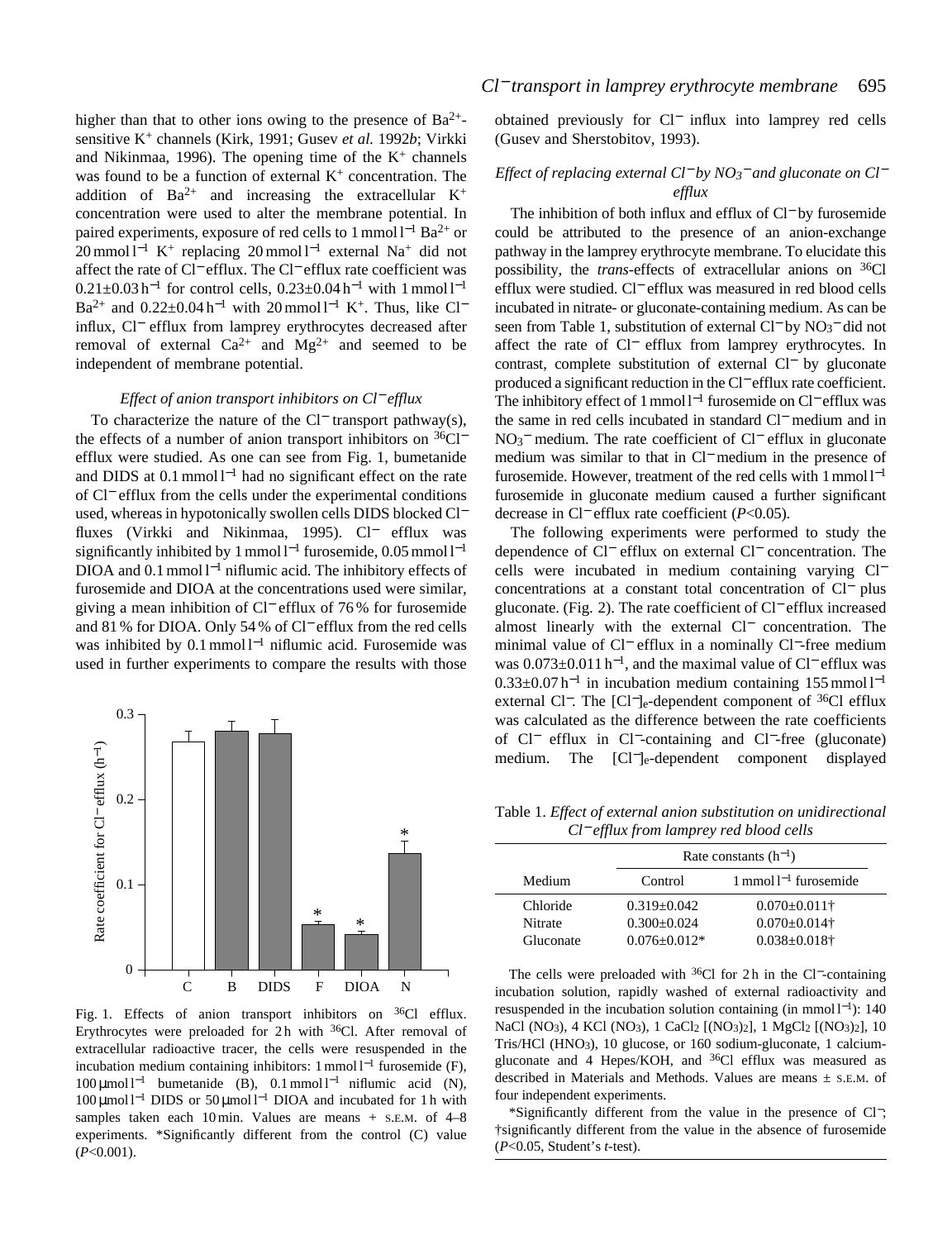

Fig. 2. 36Cl efflux as a function of external Cl<sup>−</sup> concentration. The cells were preloaded with  $36$ Cl and resuspended in medium containing various Cl<sup>−</sup> concentrations. To adjust some Cl<sup>−</sup> concentrations, Cl−-containing medium was mixed with gluconatecontaining medium (in mmol l<sup>-1</sup>: 160 sodium gluconate, 1 calcium gluconate, 10 glucose, 4 Hepes/KOH). The last point represents 36Cl efflux into the standard incubation saline containing (in mmol l<sup>-1</sup>: 140 NaCl, 4 KCl, 1 CaCl2, 10 Tris/HCl and 10 glucose). Inset: Lineweaver–Burk plot for the Cl−-activated component of 36Cl efflux:  $y=242x+3.08$ ,  $r^2=0.99$ ,  $P<0.01$ . Values are means  $\pm$  s.e.m. (*N*=5). *V*, rate of Cl<sup>−</sup> transport; *S*, Cl<sup>−</sup> concentration.

saturation kinetics and could be described by the Michaelis–Menten equation. Apparent  $K_m$  and  $V_{\text{max}}$  values calculated from a Lineweaver–Burk plot (see Fig. 2, inset) were approximately 80 mmol l<sup>-1</sup> and 0.32 h<sup>-1</sup> respectively. The observed phenomenon of *trans*-stimulation of furosemidesensitive Cl<sup>−</sup> efflux by [Cl<sup>−</sup>]<sub>e</sub> can be easily explained in terms of an anion-exchange mechanism.

### *Dependence of Cl*<sup>−</sup> *influx on [Cl*−*]e*

To determine the kinetic parameters of the furosemidesensitive Cl<sup>−</sup> pathway more precisely, unidirectional Cl<sup>−</sup> influx was studied for red blood cells incubated in medium in which [Cl<sup>-</sup>] varied from 5 to 155 mmol l<sup>-1</sup> (replacing Cl<sup>-</sup> with gluconate). Fig. 3 shows that both total and furosemidesensitive Cl<sup>−</sup> influx in lamprey erythrocytes are saturable functions of [Cl−]e (the Lineweaver–Burk plot for the furosemide-sensitive component of Cl<sup>−</sup> influx is plotted in the inset to Fig. 3). The kinetic parameters of the furosemidesensitive Cl<sup>−</sup> influx were calculated, giving an apparent  $K<sub>m</sub>$  of approximately 92 mmol l−<sup>1</sup> and a *V*max of approximately 17.8 mmol l−<sup>1</sup> cells h−<sup>1</sup> from four separate determinations. The furosemide-sensitive component of Cl<sup>−</sup> influx into lamprey erythrocytes was approximately 60 % of the total Cl<sup>−</sup> influx at all values of [Cl−]e. It should be noted that residual furosemideresistant Cl<sup>−</sup> influx into lamprey red blood cells was also saturable, when [Cl<sup>−</sup>]<sub>e</sub> was increased. This observation is in agreement with the previous finding of Gusev and Sherstobitov (1993) that 1 mmol l−<sup>1</sup> furosemide does not completely block the Cl<sup>−</sup> transport pathway under investigation.



Fig. 3. Rate of Cl<sup>−</sup> influx as a function of external Cl<sup>−</sup> concentration. The cells were washed three times and resuspended in medium containing (in mmol l<sup>-1</sup>): 0, 5, 10, 20, 50, 70 and 155 Cl<sup>−</sup> with or without 1 mmol l<sup>-1</sup> furosemide. To adjust certain Cl<sup>−</sup> concentrations, standard medium (in mmol l<sup>-1</sup>: 140 NaCl, 4 KCl, 1 CaCl<sub>2</sub>, 10 Tris/HCl and 10 glucose) and gluconate-containing medium (in mmol l<sup>−</sup>1: 160 sodium gluconate, 1 calcium gluconate, 10 glucose and 4 Hepes/KOH) were mixed. Incubation was started after 10 min preincubation by the addition of  ${}^{36}$ Cl to the suspensions and lasted 5 min for control and 10 min for furosemide-treated cells. Inset: Lineweaver–Burk plot for the furosemide-sensitive component: *y*=5.20*x*+0.056,  $r^2$ =0.97, *P*<0.01. Values are means  $\pm$  s.e.m. of five independent experiments. *V*, rate of Cl<sup>−</sup> transport; *S*, Cl<sup>−</sup> concentration.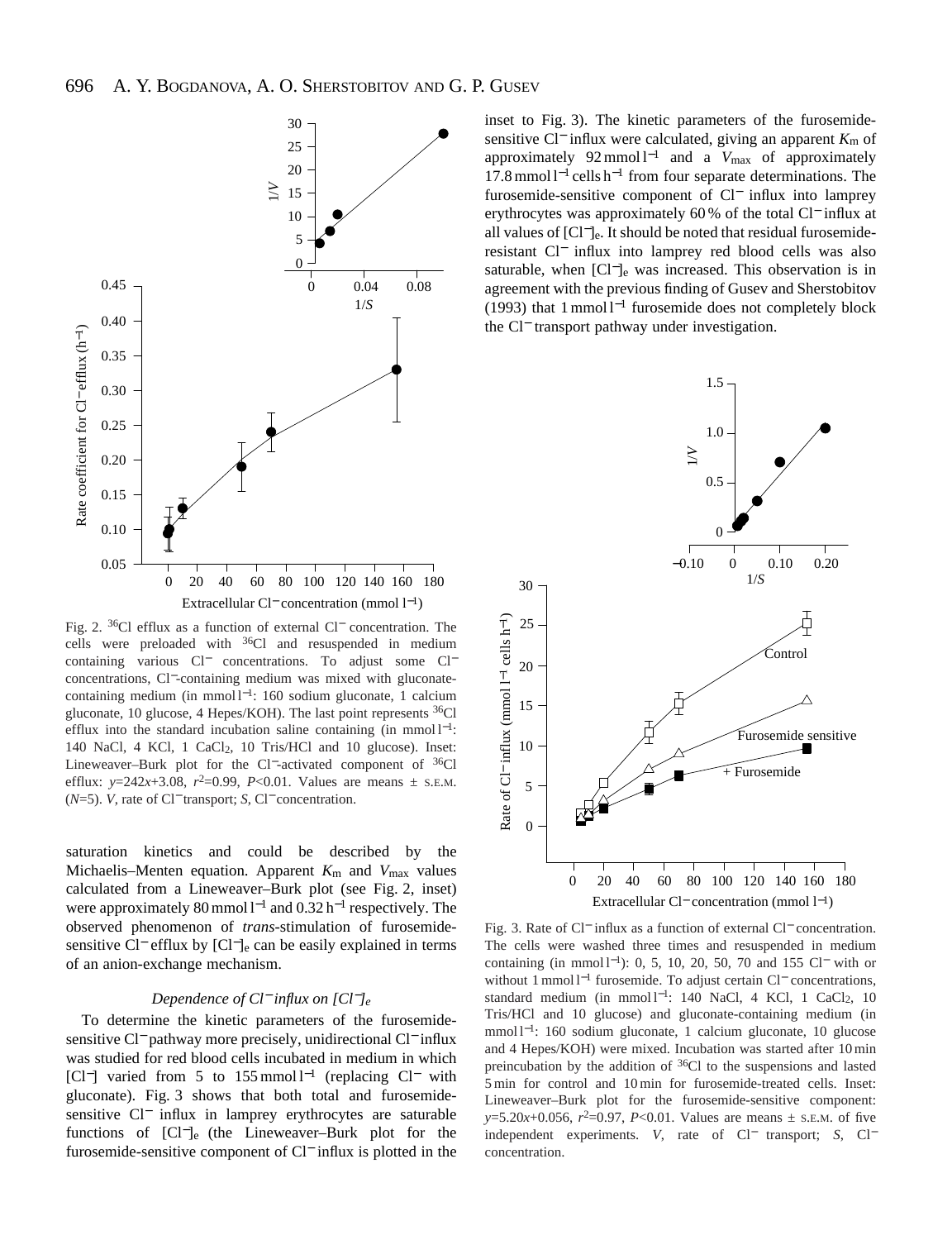

Fig. 4. *Trans*-effects of extracellular bromide and bicarbonate on unidirectional Cl<sup>−</sup> efflux. The cells were preloaded for 2 h with 36Cl in the standard incubation solution, washed free of external tracer and resuspended in gluconate-containing medium with 25 mmol l<sup>-1</sup> NaCl (Cl<sup>−</sup>), NaHCO<sub>3</sub> (HCO<sub>3</sub><sup>−</sup>) or NaBr (Br<sup>−</sup>) with and without 1 mmol l−<sup>1</sup> furosemide. Bicarbonate concentration was kept stable by equilibration of the incubation solution with carbogen  $(5\% \text{ CO}_2)$ . Values are means + S.E.M. of five experiments. \*Significantly different from the value for gluconate-containing medium (*P*<0.05).

## Trans*-effects of HCO3* − *and Br*<sup>−</sup> *on unidirectional Cl*<sup>−</sup> *efflux*

As can be seen from Fig. 2, a marked activation of  $36Cl$  efflux was observed in the presence of 25 mmol l<sup>-1</sup> extracellular Cl<sup>-</sup>. Are other anions, such as bromide or bicarbonate, capable of *trans*-activation of 36Cl efflux in a similar manner to external Cl−? 36Cl efflux was studied in gluconate-containing medium with 25 mmol l<sup>-1</sup> gluconate replaced by 25 mmol l<sup>-1</sup> Cl<sup>−</sup>, by 25 mmol  $l^{-1}$  Br<sup>−</sup> or by 25 mmol  $l^{-1}$  HCO<sub>3</sub><sup>−</sup> (Fig. 4). The lowest value of Cl<sup>−</sup> efflux was observed for medium containing 25 mmol l<sup>-1</sup> bromide. Cl<sup>−</sup> efflux rate into medium containing 25 mmol l<sup>-1</sup> bicarbonate did not differ from that into gluconatecontaining medium. The only anion able to cause *trans*stimulation of <sup>36</sup>Cl efflux was external Cl<sup>−</sup>. Cl<sup>−</sup> efflux rates in the presence of 1 mmol l−<sup>1</sup> furosemide were independent of the anion composition of the extracellular medium.

# *Time course of 36Cl uptake and intracellular Cl*<sup>−</sup> *concentration*

The next set of experiments was undertaken to clarify whether the furosemide-sensitive Cl<sup>−</sup> transport pathway is capable of mediating net Cl<sup>−</sup> fluxes. The kinetics of 36Cl uptake was assayed with and without 1 mmol l<sup>-1</sup> furosemide. Unfortunately, true steady-state distribution of 36Cl was not achieved after 3h of incubation for eihter control or furosemide-treated cells (Fig. 5A). Incubation for more than 3 h resulted in cell lysis. Furosemide induced a significant reduction in Cl<sup>−</sup> uptake into the cells compared with untreated cells. However, as can be seen from Fig. 5B, measurements using a Cl−-selective electrode revealed no changes in intracellular Cl<sup>−</sup> concentration in furosemide-treated cells



Fig. 5. Time course of <sup>36</sup>Cl uptake by lamprey erythrocytes (A) and intracellular Cl<sup>−</sup> concentration after 2 h of incubation (B) with and without 1 mmol l<sup>-1</sup> furosemide. (A) Cells were incubated in the standard incubation medium containing <sup>36</sup>Cl with or without 1 mmol l−<sup>1</sup> furosemide at 20 °C. The curves were fitted as *C*∞(1−e−*kt*) *versus* time (*t*), where  $C_{\infty}$  represents a steady-state cell/medium <sup>36</sup>Cl distribution and *k* is the rate constant. The values for control cells (open squares) were *C*∞=0.285±0.0045, *k*=0.0105±0.0001 min<sup>−</sup>1, and for furosemide-treated cells (filled circles) were *C*∞=0.066±0.002 and  $k=0.0184\pm0.0018$  min<sup>-1</sup>. Values are means  $\pm$  s.e.m. of five independent experiments. (B) The cell suspension was incubated in Cl−-containing standard medium with (F) and without (C) 1 mmol l−<sup>1</sup> furosemide. After being washed free of external Cl−, intracellular Cl<sup>−</sup> concentration was assayed ionometrically as described in Materials and methods. Values are means + S.E.M. of 18 experiments.

 $(37.0\pm1.8 \text{ mmol l}^{-1})$  in comparison with control cells  $(38.6\pm3.5 \text{ m}^{-1})$  $mmol 1<sup>-1</sup>$ ).

# *Effect of preincubation time on 36Cl influx*

Rate coefficients obtained for Cl<sup>−</sup> efflux from red cells varied from 0.18 to 0.50 h−<sup>1</sup> among different animals, giving corresponding values of Cl<sup>−</sup> fluxes of 6.9–19.4 mmol l−<sup>1</sup> cells−<sup>1</sup> h−<sup>1</sup> at a mean Cl<sup>−</sup> concentration of 38.6 mmol l<sup>-1</sup>. These values were significantly lower than those for Cl<sup>−</sup> influx into the red cells calculated from the initial rates of  $36$ Cl uptake  $(28.8 \pm 2.8 \text{ mmol} 1^{-1} \text{ cells}^{-1} \text{h}^{-1}$ , Fig. 5). The principal difference in measurements of unidirectional fluxes was that Cl<sup>−</sup> influx rates were determined in freshly isolated red cells, whilst Cl<sup>−</sup> efflux was measured in cells preincubated with <sup>36</sup>Cl for 2 h. Hence, the effect of preincubation for 2–3 h on Cl<sup>−</sup> influx was investigated in a separate series of experiments. Table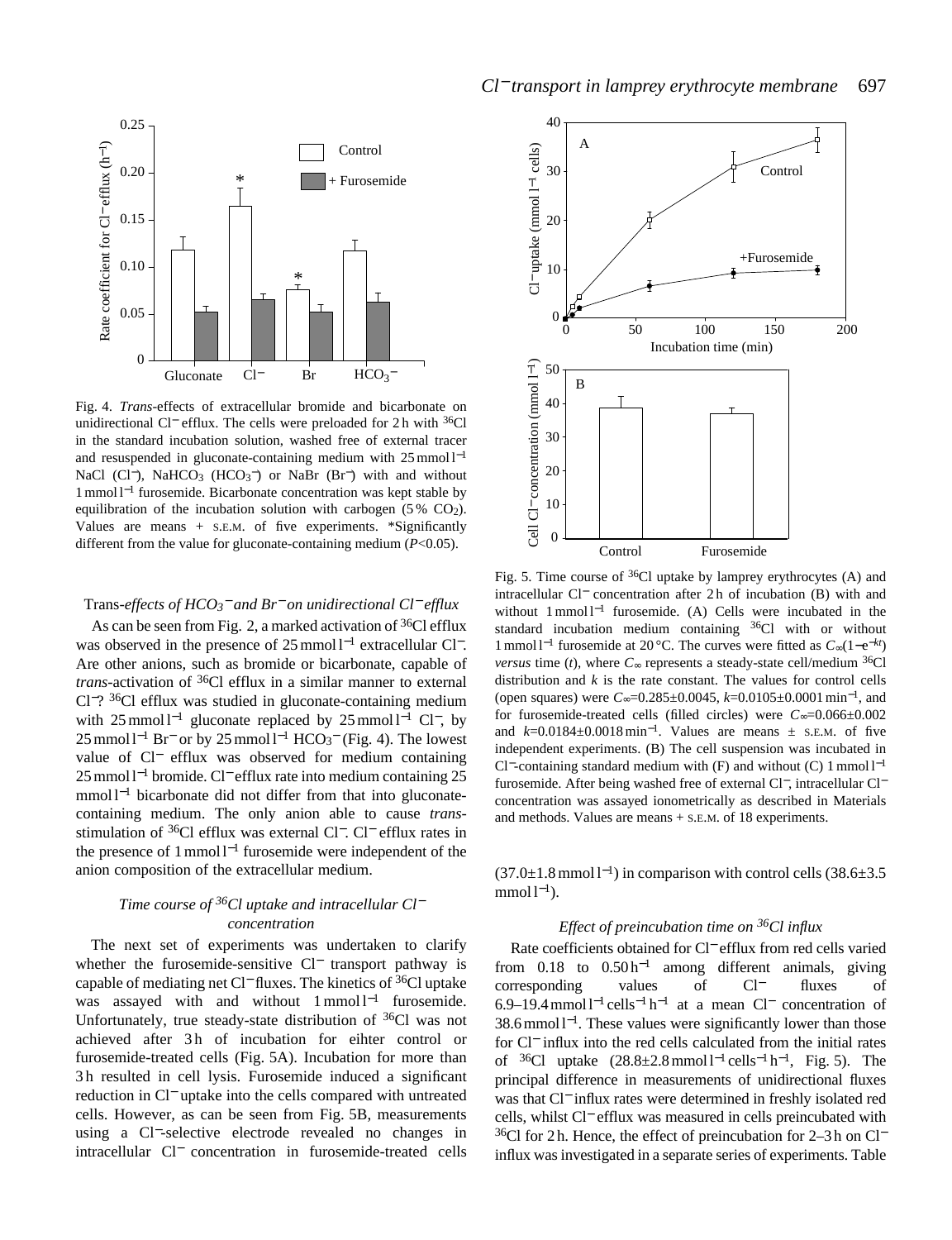| Table 2. Effect of preincubation in the standard Cl <sup>-</sup> medium |
|-------------------------------------------------------------------------|
| on the rate of $Cl^-$ influx                                            |

|                             |                 | $Cl^-$ influx (mmol $l^{-1}$ cells $h^{-1}$ ) |                          |  |  |
|-----------------------------|-----------------|-----------------------------------------------|--------------------------|--|--|
| Preincubation<br>time (min) | Total           | $+$ Furosemide                                | Furosemide-<br>sensitive |  |  |
| 5                           | $28.1 + 1.4$    | $19.4 + 0.98$                                 | $8.70 \pm 0.86$          |  |  |
| 120                         | $23.4 + 2.1*$   | $21.0+1.4$                                    | $2.47 \pm 0.45*$         |  |  |
| 180                         | $15.0 \pm 1.3*$ | $13.2 + 1.8*$                                 | $1.54 \pm 0.23*$         |  |  |

The cells were preincubated for 5, 120 or 180 min in the standard saline at room temperature and then unidirectional influx was assayed by measurement of 36Cl uptake for 5 min (control) or 10 min (plus 1 mmol  $l^{-1}$  furosemide).

Values are means  $\pm$  s.E.M. of four independent experiments.

\**P*<0.01 compared with Cl<sup>−</sup> fluxes after 5 min of preincubation.

2 shows that a 3h preincubation of the red cells in standard medium was associated with a significant decrease in Cl<sup>−</sup> influx. Maximal changes in Cl<sup>−</sup> influx (by 82 %) were observed for the furosemide-sensitive component, which explains the observed apparent 'steady-state' 36Cl distribution in the presence of furosemide. Thus, under comparable experimental conditions, total Cl<sup>−</sup> influx rate was similar to Cl<sup>−</sup> efflux rate for lamprey erythrocytes.

#### **Discussion**

In our previous work (Gusev and Sherstobitov, 1993), we found that Cl<sup>−</sup> influx into the lamprey erythrocytes is mediated by a furosemide-sensitive pathway dependent on external Ca2+. The present study has shown that Cl<sup>−</sup> exit from the red cells was also reduced in nominally  $Ca^{2+}$ -free medium and significantly inhibited by 1 mmol l<sup>-1</sup> furosemide. Moreover, both furosemide-sensitive Cl<sup>−</sup> influx and efflux were unaffected by cell depolarization induced by 1 mmol l<sup>-1</sup> Ba<sup>2+</sup> and increasing external  $K<sup>+</sup>$  concentration.

Inhibition of Cl<sup>−</sup> efflux in the presence of 1 mmol l−<sup>1</sup> furosemide, 0.05 mmol l−<sup>1</sup> DIOA and 0.1 mmol l−<sup>1</sup> niflumic acid (Fig. 1), known inhibitors of Na+/K+/2Cl<sup>−</sup> cotransport, K+/Cl<sup>−</sup> cotransport, some types of Cl<sup>−</sup> channels and band-3-mediated anion exchange (Hoffmann, 1986; Garay *et al.* 1988; Cabantchik, 1990; Cabantchik and Greger, 1992), does not provide sufficient information on the possible mechanisms of anion transport. It is most likely that Na+/K+/2Cl<sup>−</sup> and K+/Cl<sup>−</sup> cotransport are not involved in Cl<sup>−</sup> transport across the lamprey erythrocyte membrane under isotonic conditions. Indeed, bumetanide, a selective inhibitor of Na+/K+/2Cl<sup>−</sup> cotransport, had no effect on <sup>86</sup>Rb influx (our unpublished data) and <sup>36</sup>Cl efflux (Fig. 1 ). The absence of Na+/K+/2Cl<sup>−</sup> cotransport is also supported by the observation that furosemide did not affect Na<sup>+</sup> influx into lamprey erythrocytes (Gusev *et al.* 1992*a*). Since unidirectional Cl<sup>−</sup> influx into lamprey erythrocytes was unaffected by an increase in external  $K^+$  concentration from 0.5 to 10 mmol l<sup>−</sup>1, coupling between Cl<sup>−</sup> and K+ transport under the experimental conditions used is unlikely (Gusev and

Sherstobitov, 1993). DIDS is known to be a potent inhibitor of band-3-mediated anion exchange in the erythrocyte membrane of a variety of species (e.g. Passow, 1986). However, insensitivity to DIDS in isotonic medium of Cl<sup>−</sup> efflux, as well as Cl<sup>−</sup> uptake (Nikinmaa and Railo, 1987), does not necessarily result from the lack of band-3-mediated anion exchange. Recent studies have revealed the existence of a number of isoforms of anion exchanger that are less sensitive or insensitive to stilbene disulphonate derivatives (Jensen and Brahm, 1995). DIDS was shown to inhibit Cl<sup>−</sup> efflux from lamprey erythrocytes under hypotonic conditions, suggesting activation of some other, probably conductive, anion transport pathway by cell swelling (Virkki and Nikinmaa, 1995). Taken together, the data obtained could be interpreted in terms of the presence of an anion exchanger and/or channel in the lamprey erythrocyte membrane. Cl<sup>−</sup> efflux from lamprey red cells was markedly reduced when external Cl<sup>−</sup> was replaced with poorly permeable gluconate ions. The *trans*-stimulatory effect of external Cl<sup>−</sup> on <sup>36</sup>Cl efflux</sup> appeared to be a saturable function of its concentration in the extracellular medium (Fig. 2) The apparent *K*<sup>m</sup> for external Cl<sup>−</sup> was found to be approximately 80–90 mmol l<sup>-1</sup> for both furosemide-sensitive Cl<sup>−</sup> influx and efflux (see Figs 2, 3). Furosemide, which blocked both influx and efflux of Cl−, had no effect on intracellular Cl<sup>−</sup> concentration measured using a Cl−-selective electrode (Fig. 5B). Taken together, the observed saturation kinetics, the *trans*-activation of efflux by external Cl<sup>−</sup> and the insensitivity of the furosemide-sensitive components of Cl<sup>−</sup> fluxes to membrane depolarization strongly suggest an exchange mechanism for the furosemide-sensitive anion transport pathway. Our data are in good agreement with a patchclamp study of lamprey erythrocyte membranes in which no conductive anion pathway was found (Virkki and Nikinmaa, 1996).

Kay *et al.* (1995) recently reported the cloning of the cDNA fragment corresponding to the band 3 protein of mammalian red blood cells. They found 73 % homology between that of human red blood cell membrane and that of sea lamprey (*Petromyzon marinus*) red blood cell membrane using the polymerase chain reaction (PCR) technique. The presence of a band-3-like protein in the erythrocyte membrane of this species was confirmed by antibody–antigene investigations. Identification of a band-3 like protein by immunoreaction with polyclonal IgGs against fish (rainbow trout) AE1 provided evidence for the existence of band-3-like protein oligomers (100 and 200 kDa) in the erythrocyte membrane of sea lamprey (Cameron *et al.* 1996). The functional role of this band-3-like protein remains unclear. However, whereas low rates of anion transfer across the erythrocyte membrane of *Lamprey fluviatilis*(Ohnishi and Asai, 1985; Ellory *et al.* 1987; Tufts and Boutilier, 1989; Nikinmaa and Railo, 1987; Gusev and Sherstobitov, 1993; Virkki and Nikinmaa, 1995) could be explained by the small number of protein copies, the anion preference and pharmacological properties of the furosemide-sensitive anion-exchange system described here show substantial differences from those of band-3-mediated anion exchange.

Most of the detailed studies on the anion exchanger have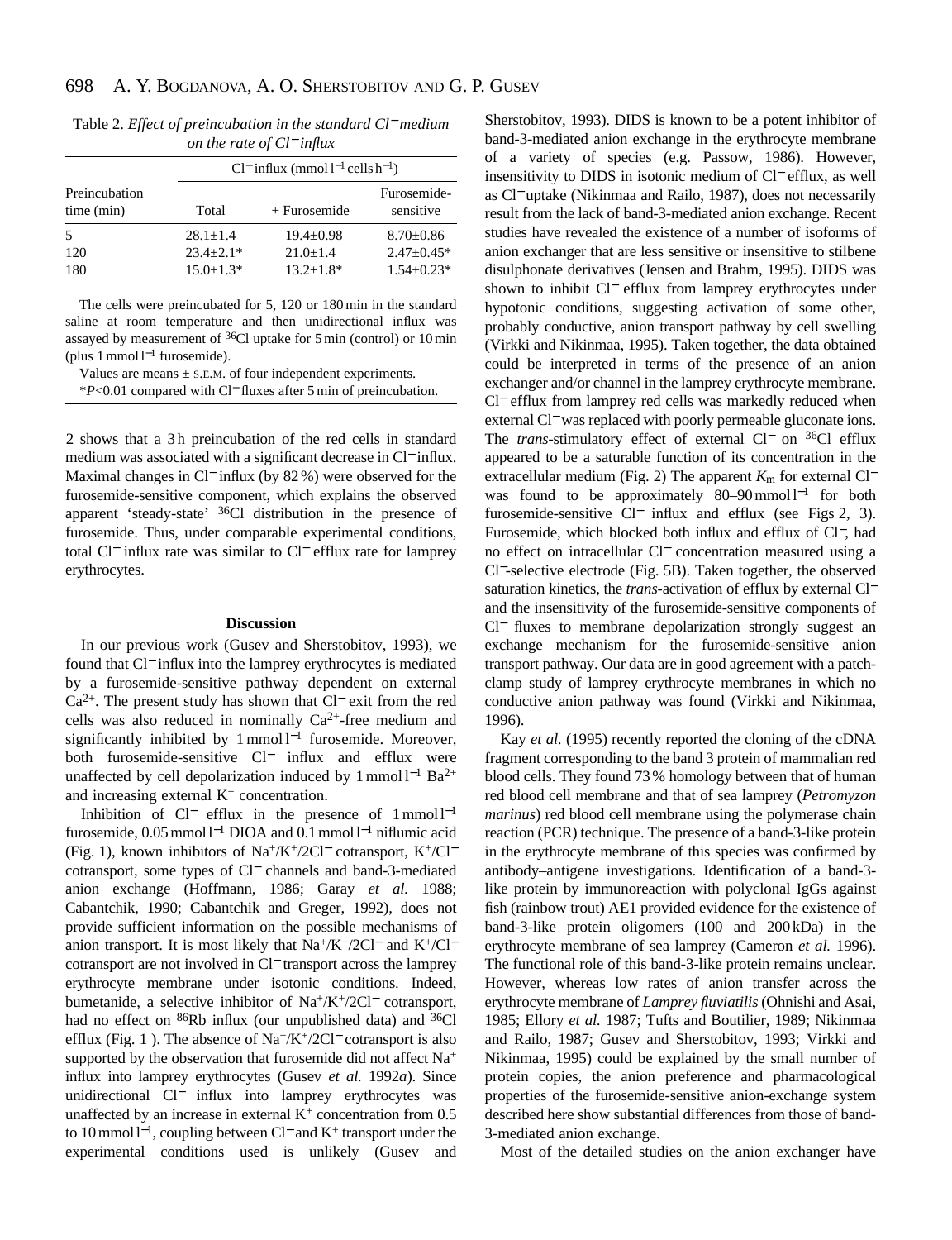been performed on human red blood cells, and little is known about anion-exchange mechanisms in erythrocytes of other species. Band-3-mediated anion exchange in mammalian red cell membrane is highly sensitive to stilbene disulphonate derivatives, with an apparent  $K_{1/2}$  for DIDS of approximately 1 µmol l<sup>−</sup>1. In spite of the general similarity between anion exchangers, a significant difference in function was demostrated for the AE isoforms present in human, trout, pigeon and turtle erythrocytes (Stabenau *et al.* 1991; Romano *et al.* 1992; Sieger *et al.* 1994). It is interesting to note that erythroleukaemic cells from both mouse and humans have very low Cl<sup>−</sup> exchange rates and that these fluxes are much less sensitive to stilbenes (Hoffmann, 1986) than in mature red cells. In comparative investigations of some fish species, it has been found that the anion exchanger in carp erythrocytes, in contrast to that in trout, eel and cod red blood cell membrane, was not blocked by 0.2 mmol l<sup>-1</sup> DIDS (Jensen and Brahm, 1995). DIDS-insensitive anion exchange systems have been described in other tissues, such as renal epithelium and Schwann cells (Emmons and Kurtz, 1994; Nakhoul *et al.* 1994). The Cl<sup>−</sup> exchanger found in lamprey erythrocytes is insensitive to 0.1 mmol l−<sup>1</sup> DIDS. Furosemide-sensitive Cl<sup>−</sup> fluxes in lamprey erythrocyte membrane differ drastically from band-3-mediated anion exchange described for other cells and tissues. Flux rates are nearly three orders of magnitude lower than those mediated by the band 3 protein in erythrocytes of human and other species (Wieth and Brahm, 1985). The relatively low affinity of the furosemide-sensitive system for Cl<sup>−</sup> in comparison with that of band 3 protein suggests that some other substrates (e.g. inorganic phosphate or lactate) may share this transport pathway with Cl−. The absence of *trans*stimulation of Cl<sup>-</sup> efflux by HCO<sub>3</sub><sup>-</sup> and Br<sup>-</sup> (Fig. 4) suggests that bicarbonate and bromide are not able to use this pathway, in contrast to the anion exchangers described in red cells of all other species.

Is any other anion transport pathway, other than the furosemide-sensitive exchange, functioning in the lamprey erythrocyte membrane under the experimental conditions used? The rate coefficient of  $36C1$  efflux from lamprey erythrocytes incubated in gluconate medium did not differ from that in Cl−-containing medium in the presence of furosemide (0.076±0.012 *versus* 0.070±0.011 h<sup>−</sup>1, *P*>0.05) (Table 2). However, the addition of 1 mmol l−<sup>1</sup> furosemide to gluconate-containing medium caused a further reduction in the Cl<sup>−</sup> efflux rate to 0.038±0.018 h−<sup>1</sup> (*P*<0.01). It is possible that gluconate is transported, albeit with a very low affinity, by the furosemide-sensitive anion-transport pathway. In our previous investigations, 1 mmol l<sup>−1</sup> furosemide was not capable of causing maximal inhibition of Cl<sup>−</sup> influx (Gusev and Sherstobitov, 1993). Since furosemide was shown to be a competitive inhibitior of band-3-mediated anion exchange (Passow *et al.* 1986), replacement of external Cl<sup>−</sup> by lesspermeable gluconate could result in a more pronounced effect of the inhibitor. As can be seen from Fig. 4, Cl<sup>−</sup> efflux into bromide-containing medium is even slower than that into gluconate-containing medium, suggesting that Br<sup>−</sup> is unable

to share this transport pathway with Cl−. It is possible that the residual component of Cl<sup>−</sup> efflux for furosemide-treated cells incubated in gluconate-containing medium reflects a passive permeability for Cl−. Assuming that the volume of a lamprey erythrocyte is  $250 \mu m^3$  and the volume/area ratio is approximately  $10^{-5}$  cm (Nikinmaa and Railo, 1987), the calculated value of Cl<sup>−</sup> permeability is approximately  $10^{-10}$  cm s<sup>-1</sup> at 20 °C. This value is close to the permeability coefficient for Cl<sup>−</sup> calculated from the data on Cl<sup>−</sup> influx into lamprey red cells (Gusev and Sherstobitov, 1993) and corresponds to the values of ion permeability for lipid bilayers.

Using a Cl−-selective electrode, the mean intracellular Cl<sup>−</sup> concentration in lamprey red cells was found to be 38.6±3.5 mmol l−<sup>1</sup> under basal conditions. Taking into account the water content of red cells (70 %; Vizkki and Nikinmaa, 1995), the Cl<sup>−</sup> concentration is approximately 57.6±5.2 mmol l−<sup>1</sup> cell water, giving an electrochemical potential, *E*Cl, of −24 mV at 20 °C. A similar value for intracellular Cl<sup>−</sup> concentration can be calculated from the time course of 36Cl uptake by control cells (Fig. 5A). However, after 3 h of incubation of furosemide-treated cells with radioactive tracer, 36Cl uptake is still quite far from electrochemical equilibrium. Moreover, incubation of the cells under isotonic conditions results in a gradual decrease in unidirectional Cl<sup>−</sup> influx (both furosemide-sensitive and furosemide-resistant components) during 3h of incubation (Table 2). Since intracellular Cl<sup>−</sup> concentration remains unchanged over a 3 h incubation, it is likely that Cl<sup>−</sup> efflux also alters in parallel with Cl<sup>−</sup> influx. In our experiments, all efflux measurements were performed between 2 h and 3 h of cell incubation, and the mean rate coefficient of total Cl<sup>−</sup> efflux was 0.32±0.016 h−<sup>1</sup> (*N*=36). Assuming an intracellular Cl<sup>−</sup> concentration of 38.6±  $3.5$  mmol l<sup>-1</sup>, the Cl<sup>−</sup> efflux amounts to 12.4 mmol l<sup>-1</sup> cells h<sup>-1</sup>. The magnitude of Cl<sup>−</sup> efflux is comparable to that of Cl<sup>−</sup> influx in red cells preincubated in standard medium for 2–3 h (Table 2). The reason for this instability of Cl<sup>−</sup> fluxes in the lamprey erythrocytes is not yet understood. This phenomenon of instability in ion fluxes has been confirmed in patch-clamp studies of  $Na<sup>+</sup>$  and  $K<sup>+</sup>$  transport across the lamprey erythrocyte membrane (Virkki and Nikinmaa, 1996) and also for nucleated erythrocytes of other species (Bourne and Cossins, 1982; Houston *et al.* 1985; Agalakova *et al.* 1997).

In conclusion, our results provide the first evidence that approximately 70 % of the Cl<sup>−</sup> transport across the lamprey erythrocyte membrane is mediated by an electrically silent exchange system. The anion exchanger is inhibited by 1 mmol l−<sup>1</sup> furosemide and a number of other inhibitors, by replacement of external Cl<sup>−</sup> with gluconate and by the removal of extracellular  $Ca^{2+}$ . Unlike erythrocyte anion exchange mediated *via* the band 3 protein, the lamprey erythrocyte anion exchanger has a 1000-fold smaller exchange rate and a different substrate preference order (Cl<sup>-</sup>=NO<sub>3</sub><sup>-</sup> ≫gluconate=HCO<sub>3</sub><sup>-</sup>; Br<sup>-</sup> is not transported). It is also insensitive to 0.1 mmol l−<sup>1</sup> DIDS. No evidence was obtained for the involvement of Na<sup>+</sup>/K<sup>+</sup>/2Cl<sup>−</sup> or K+/Cl<sup>−</sup> cotransporters in Cl<sup>−</sup> transfer across the erythrocyte